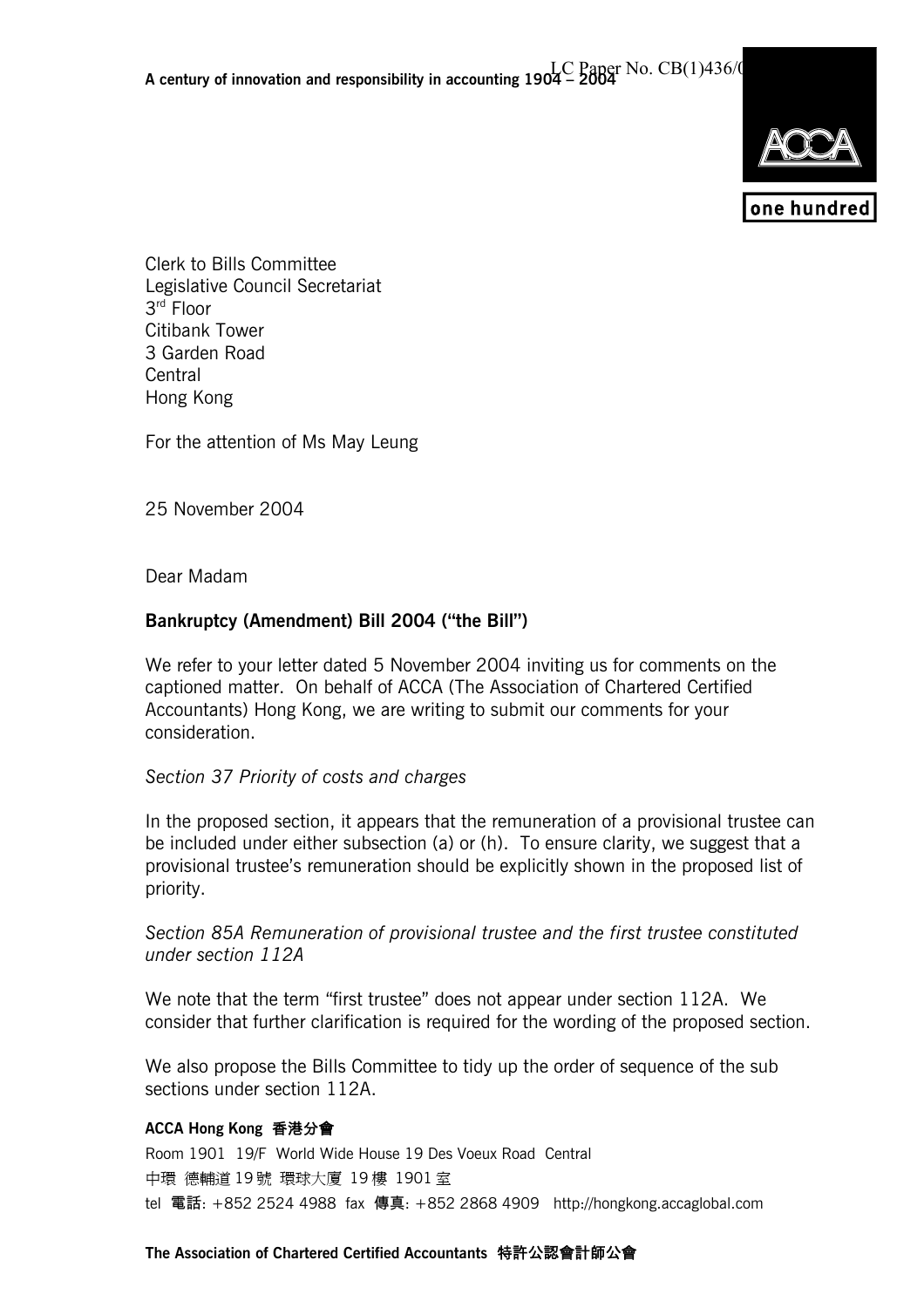

### *Section 86B Duties of trustee as regards the bankrupt's estate*

The proposed subsection (2) stipulates that "the trustee shall account to the court" and "deal with all securities in such manner as the court from time to time directs". We note that the duty of a trustee in respect of security has been dealt with under section 23 of the Ordinance. We would like to clarify whether "securities" referred to in the proposed section has the same meaning as that under section 23. Should this be the case, we consider that the trustee's duty regarding security should be referred to in the same provision in order to ensure clarity.

Apart from the above comments on the Bill, we would like to point out the following for the Bills Committee's consideration.

### *Section 23*

It can be understood that where the trustee is not the Official Receiver, security should be given to the Official Receiver. We consider that this requirement should also be applicable to the provisional trustee. Accordingly, provisional trustee should be included under section 23.

### *Section 91(2)*

It is stipulated in the section that "if a trustee at any time retains for more than 10 days a sum exceeding \$2,000, or such other amount as the Official Receiver in any particular case may authorize him to retain, then unless he explains the retention to the satisfaction of the Official Receiver, he shall pay interest on the amount so retained in excess at the rate of 20 per cent per annum".

Although flexibility is allowed for the amount to the extent that the Official Receiver satisfies, we consider that the provision is practically too difficult to comply with. In order to minimize the administrative burden where satisfaction of the Official Receiver is required on a frequent basis, the limit should be raised and the provision should be amended accordingly.

### *Qualification of the provisional trustee*

We note that there is no provision in the Ordinance governing the qualification of either the provisional trustee or the trustee. We consider that criteria for a provisional trustee and / or trustee should be considered. These can include domicile and independence of the individual, whether the individual has conflict of interest with